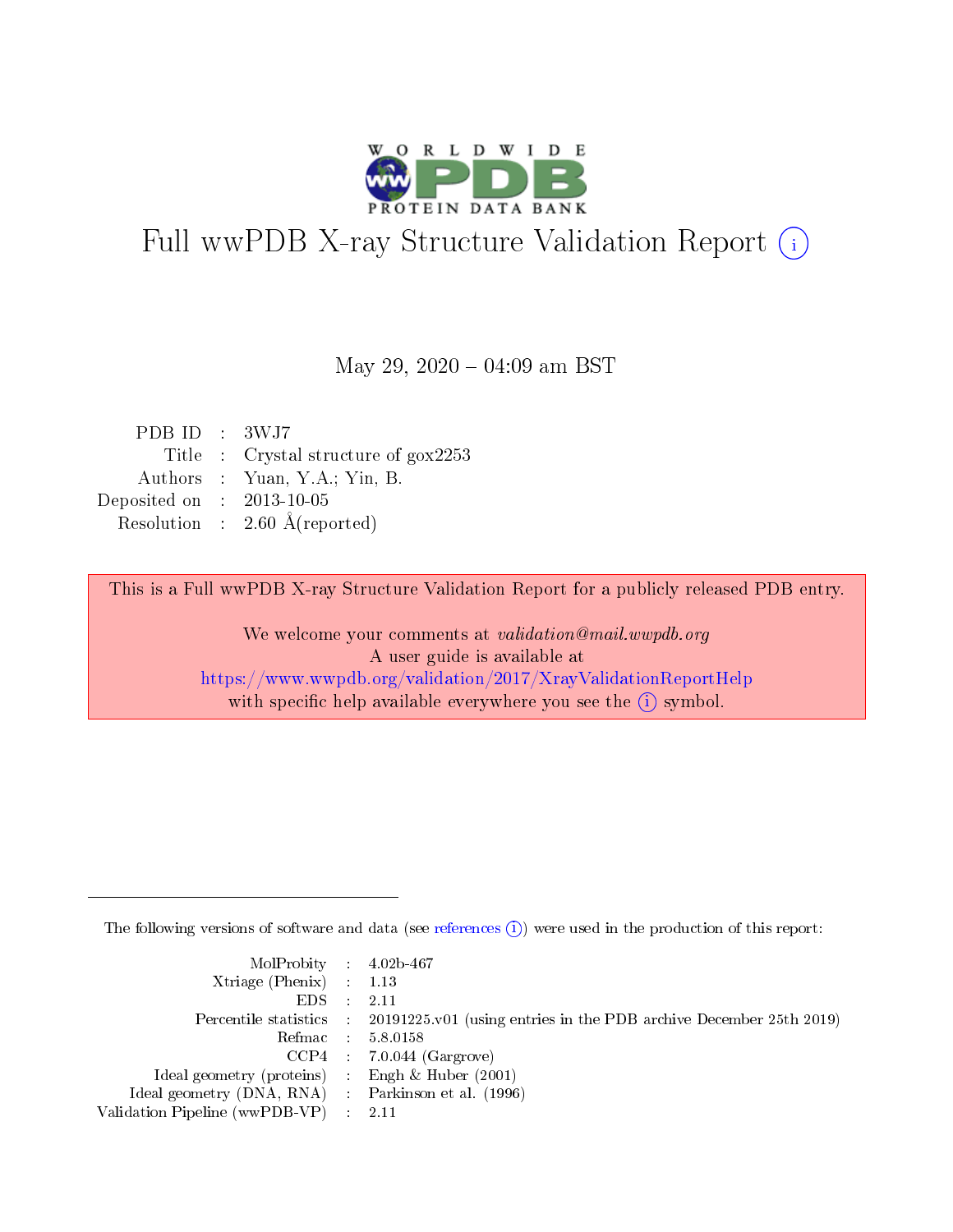# 1 [O](https://www.wwpdb.org/validation/2017/XrayValidationReportHelp#overall_quality)verall quality at a glance  $(i)$

The following experimental techniques were used to determine the structure: X-RAY DIFFRACTION

The reported resolution of this entry is  $2.60 \text{ Å}.$ 

Percentile scores (ranging between 0-100) for global validation metrics of the entry are shown in the following graphic. The table shows the number of entries on which the scores are based.



| Metric                | Whole archive<br>$(\#\text{Entries})$ | Similar resolution<br>$(\#\text{Entries},\, \text{resolution}\; \text{range}(\textup{\AA}))$ |  |
|-----------------------|---------------------------------------|----------------------------------------------------------------------------------------------|--|
| $R_{free}$            | 130704                                | $3163(2.60-2.60)$                                                                            |  |
| Clashscore            | 141614                                | $3518(2.60-2.60)$                                                                            |  |
| Ramachandran outliers | 138981                                | $3455(2.60-2.60)$                                                                            |  |
| Sidechain outliers    | 138945                                | $3455(2.60-2.60)$                                                                            |  |
| RSRZ outliers         | 127900                                | $3104(2.60-2.60)$                                                                            |  |

The table below summarises the geometric issues observed across the polymeric chains and their fit to the electron density. The red, orange, yellow and green segments on the lower bar indicate the fraction of residues that contain outliers for  $>=3, 2, 1$  and 0 types of geometric quality criteria respectively. A grey segment represents the fraction of residues that are not modelled. The numeric value for each fraction is indicated below the corresponding segment, with a dot representing fractions <=5% The upper red bar (where present) indicates the fraction of residues that have poor fit to the electron density. The numeric value is given above the bar.

| Mol |   | Chain   Length | Quality of chain |     |                        |
|-----|---|----------------|------------------|-----|------------------------|
|     | n | 342            | 74%              | 20% | $\cdot$ $\cdot$        |
|     |   | 342            | $\%$<br>78%      | 15% | $\bullet\qquad\bullet$ |
|     |   | 342            | $\%$<br>71%      | 23% | $\cdots$               |

The following table lists non-polymeric compounds, carbohydrate monomers and non-standard residues in protein, DNA, RNA chains that are outliers for geometric or electron-density-fit criteria:

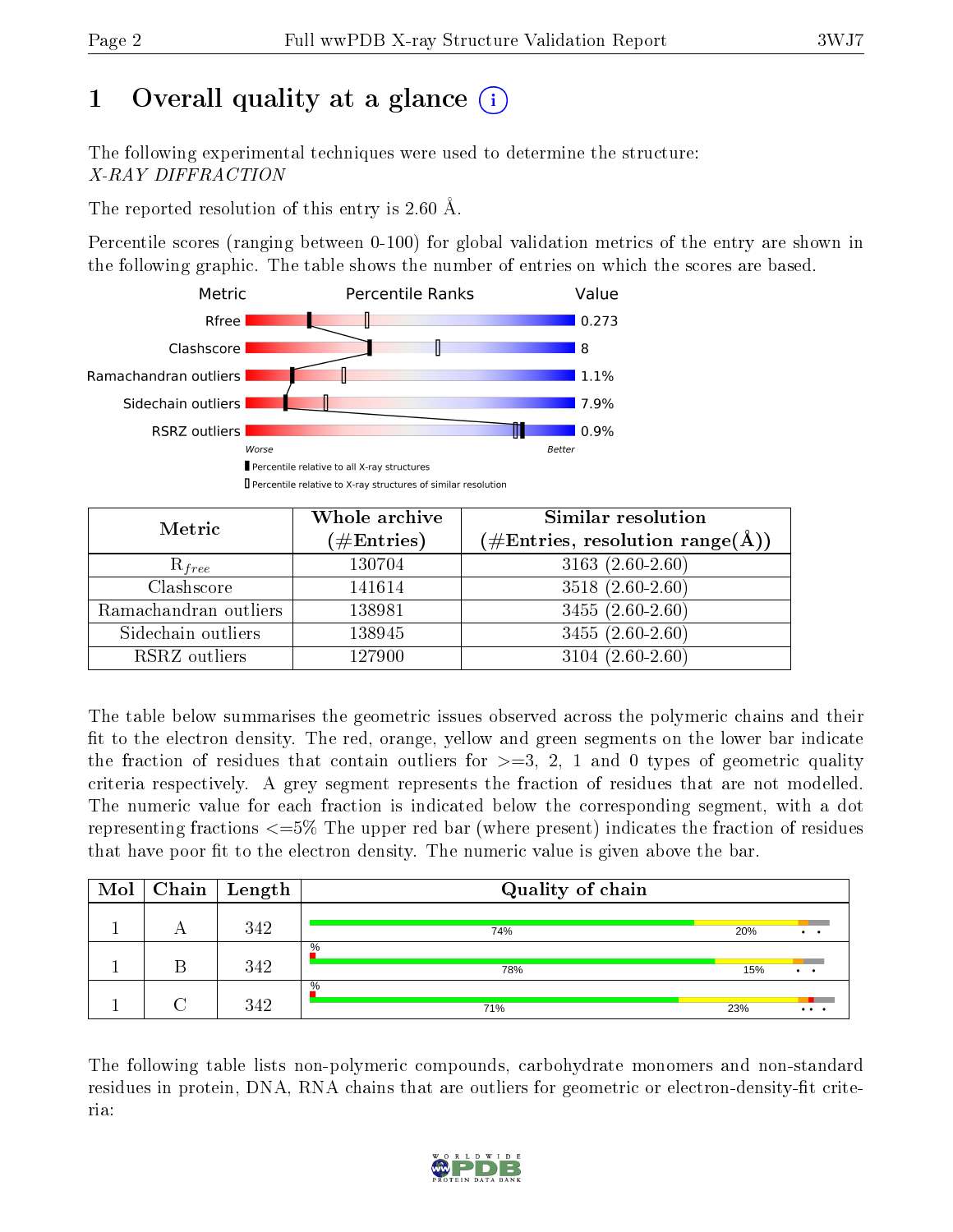|  |     |  | Mol   Type   Chain   Res   Chirality   Geometry   Clashes   Electron density |
|--|-----|--|------------------------------------------------------------------------------|
|  | 402 |  |                                                                              |
|  |     |  |                                                                              |

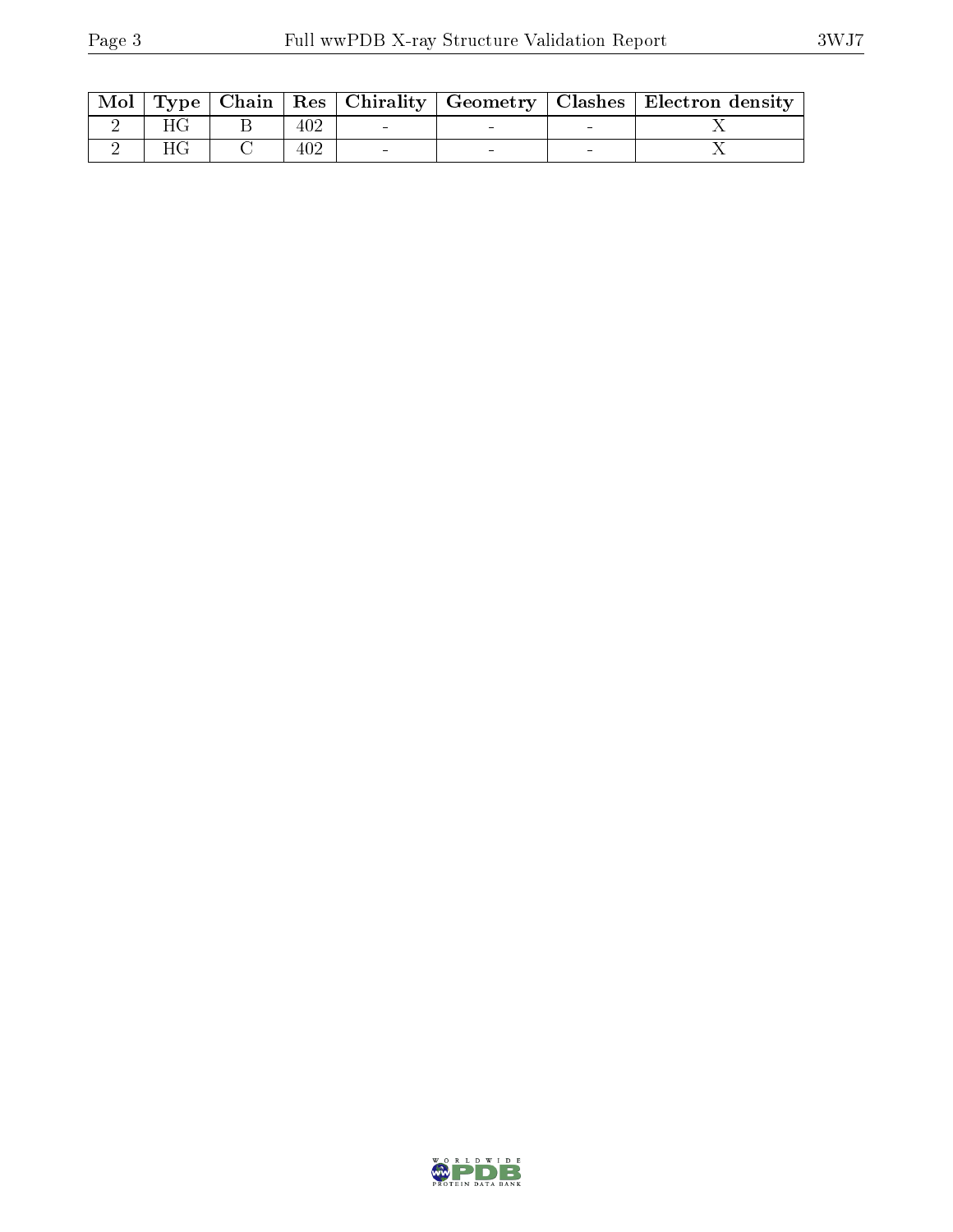## 2 Entry composition (i)

There are 3 unique types of molecules in this entry. The entry contains 7627 atoms, of which 0 are hydrogens and 0 are deuteriums.

In the tables below, the ZeroOcc column contains the number of atoms modelled with zero occupancy, the AltConf column contains the number of residues with at least one atom in alternate conformation and the Trace column contains the number of residues modelled with at most 2 atoms.

| • Molecule 1 is a protein called Putative oxidoreductase. |
|-----------------------------------------------------------|
|-----------------------------------------------------------|

| Mol | Chain | Residues | Atoms |               |     |     |     | $ZeroOcc \mid AltConf \mid Trace \mid$ |  |  |
|-----|-------|----------|-------|---------------|-----|-----|-----|----------------------------------------|--|--|
|     |       | 330      | Total | $\mathcal{C}$ |     |     |     |                                        |  |  |
|     |       |          | 2525  | 1602          | 445 | 466 | 12  |                                        |  |  |
|     |       | 330      | Total | $\mathcal{C}$ |     |     |     |                                        |  |  |
|     |       |          | 2525  | 1602          | 445 | 466 | -12 |                                        |  |  |
|     |       | 330      | Total | $\mathcal{C}$ |     |     | S   |                                        |  |  |
|     |       |          | 2525  | 1602          | 445 | 466 | 12  |                                        |  |  |

There are 9 discrepancies between the modelled and reference sequences:

| Chain         | Residue | Modelled   | Actual | Comment               | Reference  |
|---------------|---------|------------|--------|-----------------------|------------|
| А             | $-2$    | <b>GLY</b> |        | <b>EXPRESSION TAG</b> | UNP Q5FNR0 |
| А             | $-1$    | <b>SER</b> | $\sim$ | <b>EXPRESSION TAG</b> | UNP Q5FNR0 |
| А             |         | <b>HIS</b> |        | <b>EXPRESSION TAG</b> | UNP Q5FNR0 |
| Β             | $-2$    | <b>GLY</b> |        | <b>EXPRESSION TAG</b> | UNP Q5FNR0 |
| B             | $-1$    | <b>SER</b> |        | <b>EXPRESSION TAG</b> | UNP Q5FNR0 |
| B             |         | <b>HIS</b> |        | <b>EXPRESSION TAG</b> | UNP Q5FNR0 |
| $\mathcal{C}$ | $-2$    | <b>GLY</b> |        | <b>EXPRESSION TAG</b> | UNP Q5FNR0 |
| $\mathcal{C}$ | $-1$    | <b>SER</b> |        | <b>EXPRESSION TAG</b> | UNP Q5FNR0 |
| C             |         | <b>HIS</b> |        | <b>EXPRESSION TAG</b> | UNP Q5FNR0 |

• Molecule 2 is MERCURY (II) ION (three-letter code: HG) (formula: Hg).

|  | $Mol$   Chain   Residues | <b>Atoms</b>               | $ZeroOcc \   \ AltConf \  $ |
|--|--------------------------|----------------------------|-----------------------------|
|  |                          | Total Hg<br>$\overline{2}$ |                             |
|  |                          | Total Hg                   |                             |
|  |                          | Total<br>Hg                |                             |

• Molecule 3 is water.

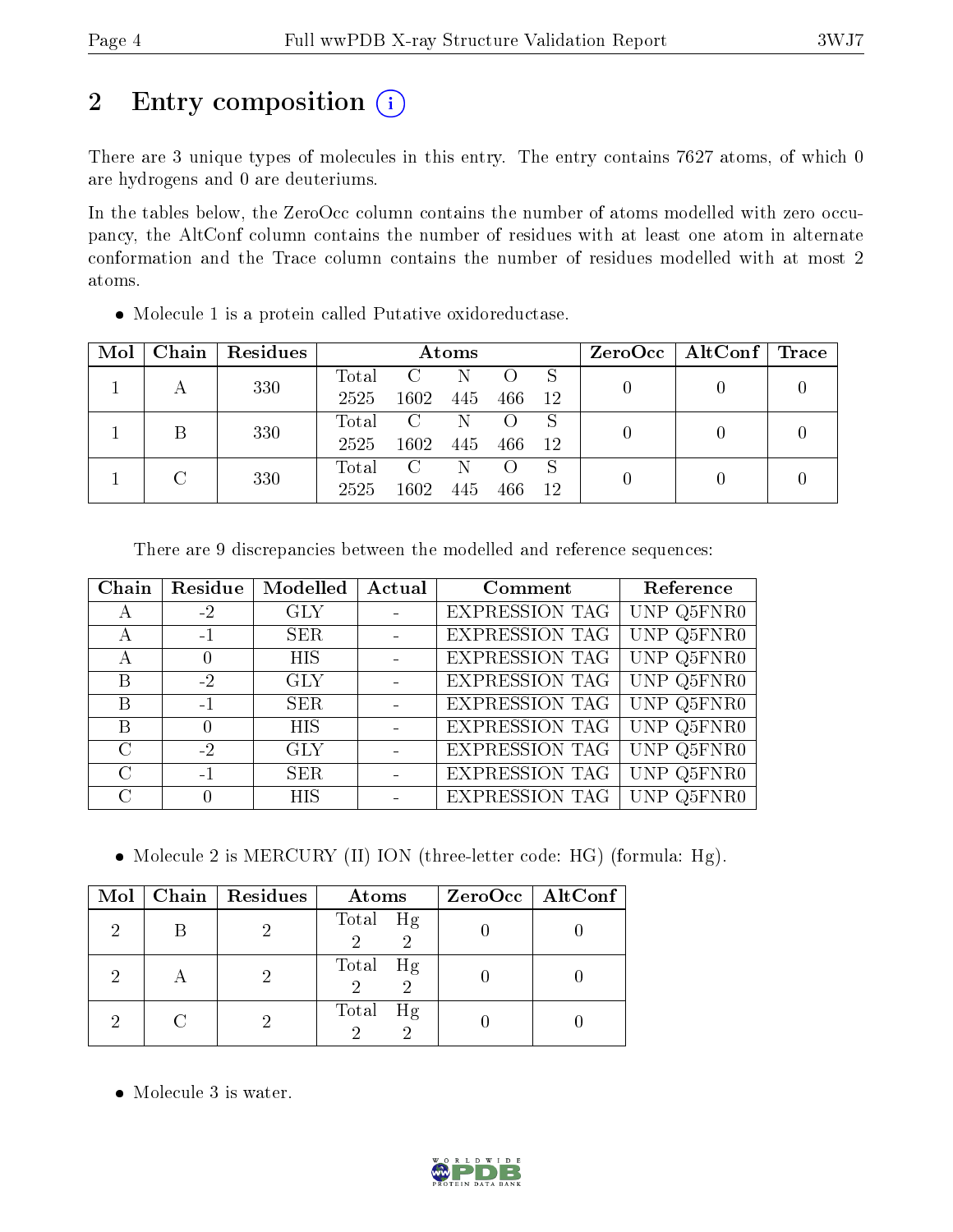|   | $Mol$   Chain   Residues | Atoms               | ZeroOcc   AltConf |
|---|--------------------------|---------------------|-------------------|
| 3 | 17                       | Total O<br>17<br>17 |                   |
| 2 | 18                       | Total O<br>18<br>18 |                   |
| 3 |                          | Total               |                   |

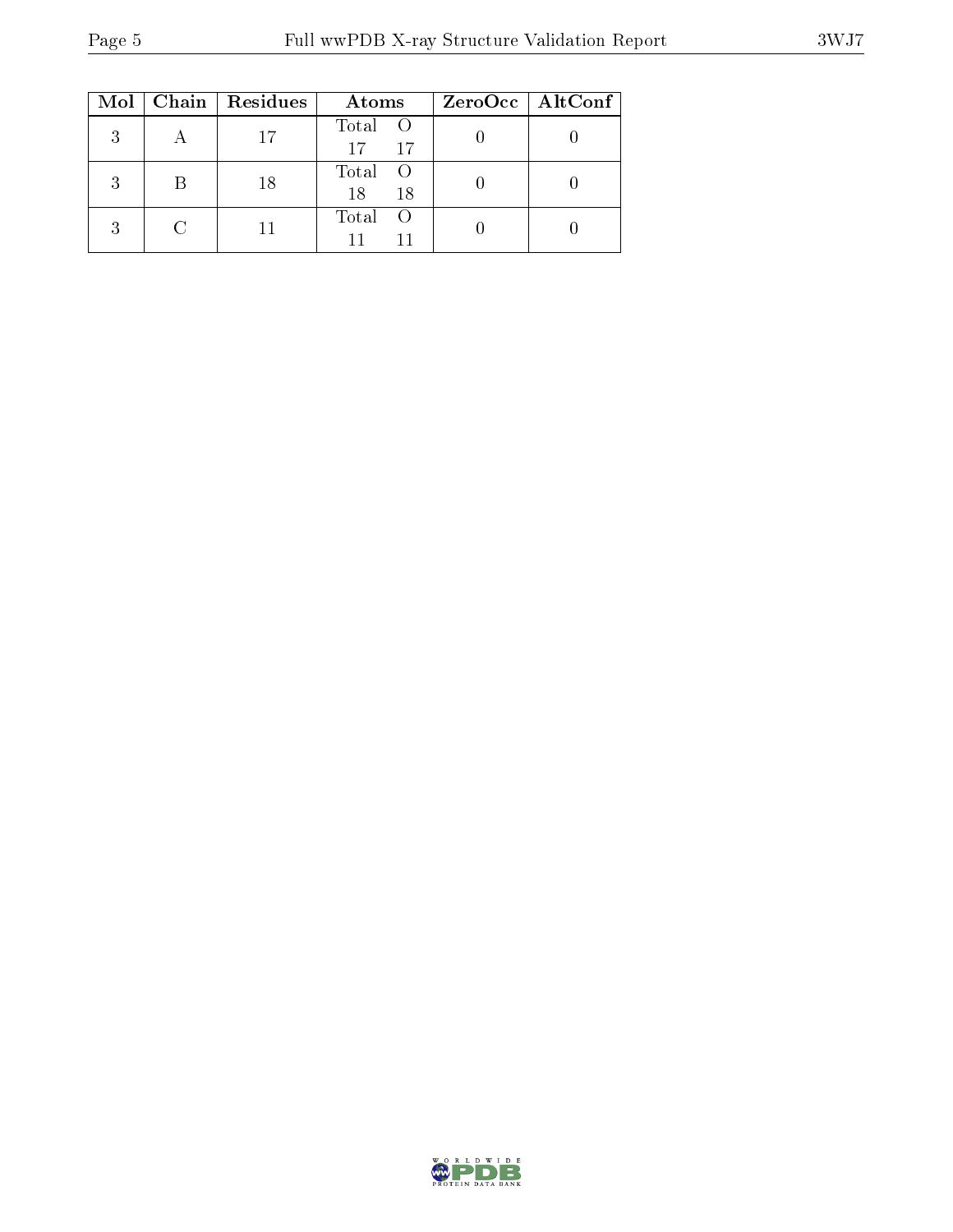## 3 Residue-property plots  $(i)$

These plots are drawn for all protein, RNA and DNA chains in the entry. The first graphic for a chain summarises the proportions of the various outlier classes displayed in the second graphic. The second graphic shows the sequence view annotated by issues in geometry and electron density. Residues are color-coded according to the number of geometric quality criteria for which they contain at least one outlier: green  $= 0$ , yellow  $= 1$ , orange  $= 2$  and red  $= 3$  or more. A red dot above a residue indicates a poor fit to the electron density (RSRZ  $> 2$ ). Stretches of 2 or more consecutive residues without any outlier are shown as a green connector. Residues present in the sample, but not in the model, are shown in grey.



• Molecule 1: Putative oxidoreductase

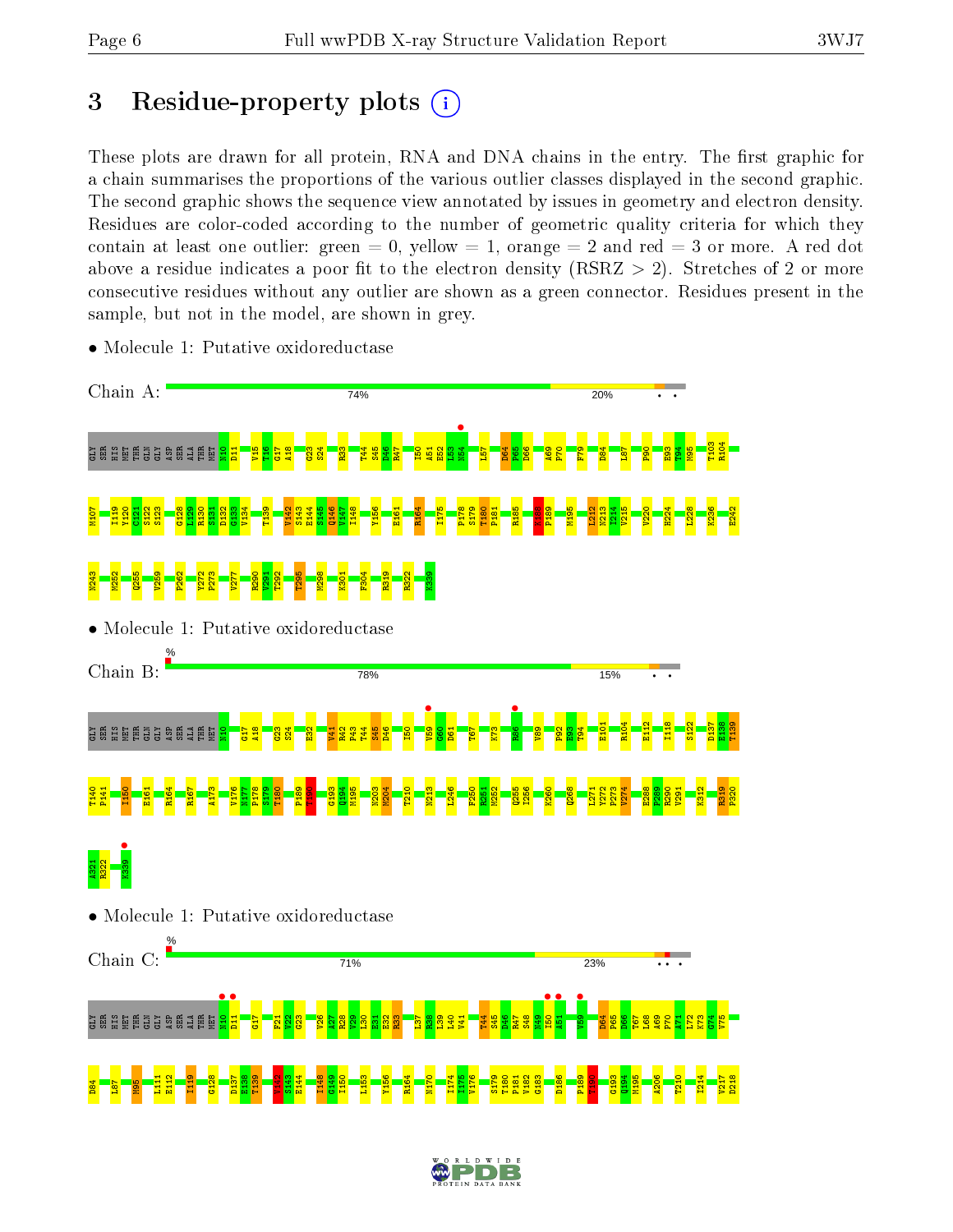# A221 E222 L228 G231 I244 L249 M252 Q255 V259 K260 V264 Q268 L276 W280 E288 P289 R290 V291 T292 T295 M303 K311 Y316 R319 P320 A321 R322 V325 K339

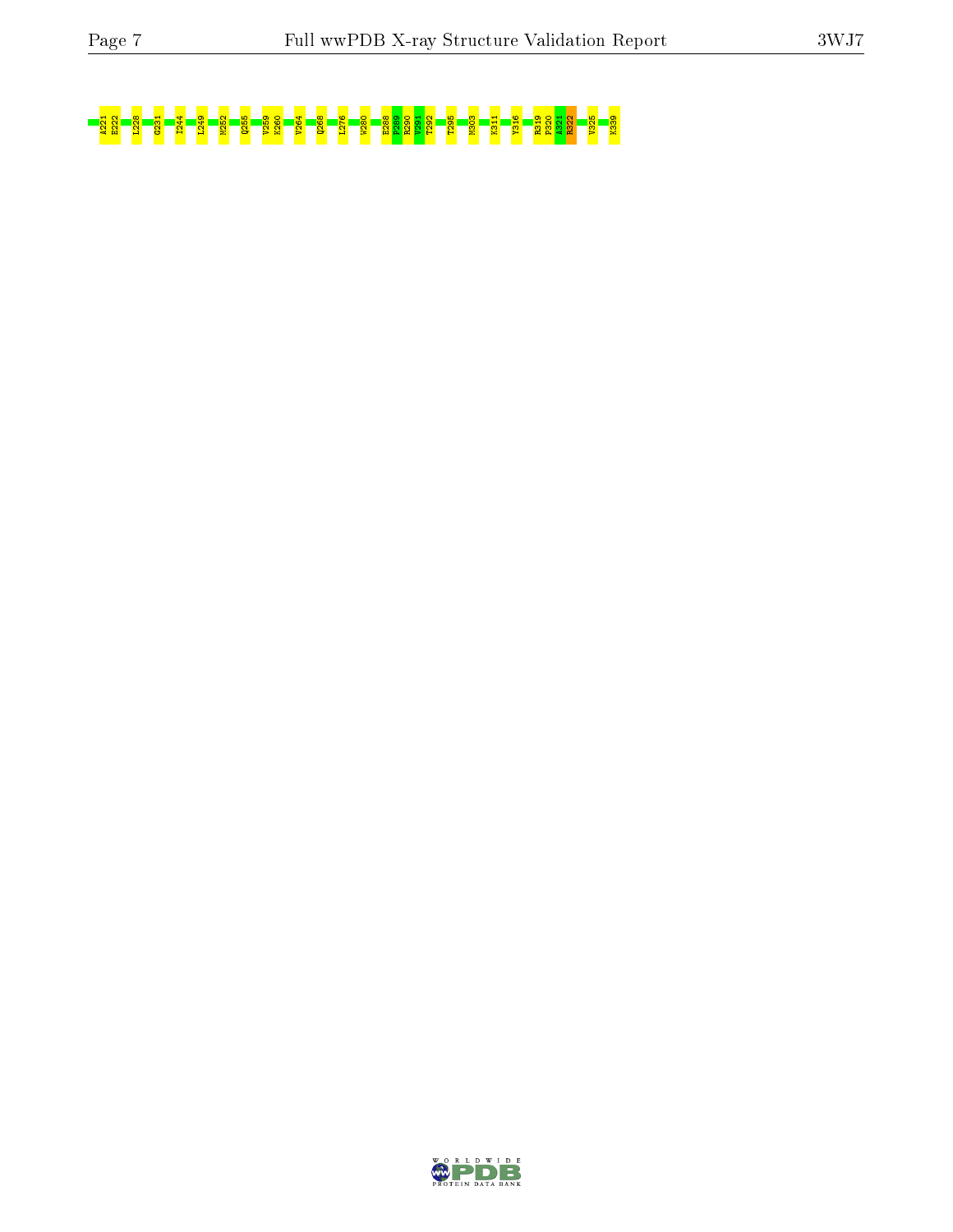## 4 Data and refinement statistics  $(i)$

| Property                                                                | Value                                               | Source     |
|-------------------------------------------------------------------------|-----------------------------------------------------|------------|
| Space group                                                             | C2221                                               | Depositor  |
| Cell constants                                                          | 127.03Å<br>$159.25\text{\AA}$<br>$125.40\text{\AA}$ | Depositor  |
| a, b, c, $\alpha$ , $\beta$ , $\gamma$                                  | $90.00^\circ$<br>$90.00^{\circ}$<br>$90.00^\circ$   |            |
| Resolution $(A)$                                                        | $37.04 - 2.60$                                      | Depositor  |
|                                                                         | $37.01 - 2.60$                                      | <b>EDS</b> |
| % Data completeness                                                     | $99.5(37.04-2.60)$                                  | Depositor  |
| (in resolution range)                                                   | 99.5 (37.01-2.60)                                   | <b>EDS</b> |
| $R_{merge}$                                                             | (Not available)                                     | Depositor  |
| $\mathrm{R}_{sym}$                                                      | (Not available)                                     | Depositor  |
| $\langle I/\sigma(I) \rangle^{-1}$                                      | 7.79 (at $2.61\text{\AA}$ )                         | Xtriage    |
| Refinement program                                                      | REFMAC 5.7.0029                                     | Depositor  |
| $R, R_{free}$                                                           | 0.201,<br>0.273                                     | Depositor  |
|                                                                         | 0.201,<br>0.273                                     | DCC        |
| $\mathcal{R}_{free}$ test set                                           | $1978$ reflections $(5.03\%)$                       | wwPDB-VP   |
| Wilson B-factor $(A^2)$                                                 | 52.8                                                | Xtriage    |
| Anisotropy                                                              | 0.186                                               | Xtriage    |
| Bulk solvent $k_{sol}(\mathrm{e}/\mathrm{A}^3),\,B_{sol}(\mathrm{A}^2)$ | 0.31, 39.1                                          | <b>EDS</b> |
| L-test for twinning <sup>2</sup>                                        | $< L >$ = 0.49, $< L2$ > = 0.32                     | Xtriage    |
| Estimated twinning fraction                                             | No twinning to report.                              | Xtriage    |
| $F_o, F_c$ correlation                                                  | 0.94                                                | <b>EDS</b> |
| Total number of atoms                                                   | 7627                                                | wwPDB-VP   |
| Average B, all atoms $(A^2)$                                            | 54.0                                                | wwPDB-VP   |

Xtriage's analysis on translational NCS is as follows: The largest off-origin peak in the Patterson function is  $3.64\%$  of the height of the origin peak. No significant pseudotranslation is detected.

<sup>&</sup>lt;sup>2</sup>Theoretical values of  $\langle |L| \rangle$ ,  $\langle L^2 \rangle$  for acentric reflections are 0.5, 0.333 respectively for untwinned datasets, and 0.375, 0.2 for perfectly twinned datasets.



<span id="page-7-1"></span><span id="page-7-0"></span><sup>1</sup> Intensities estimated from amplitudes.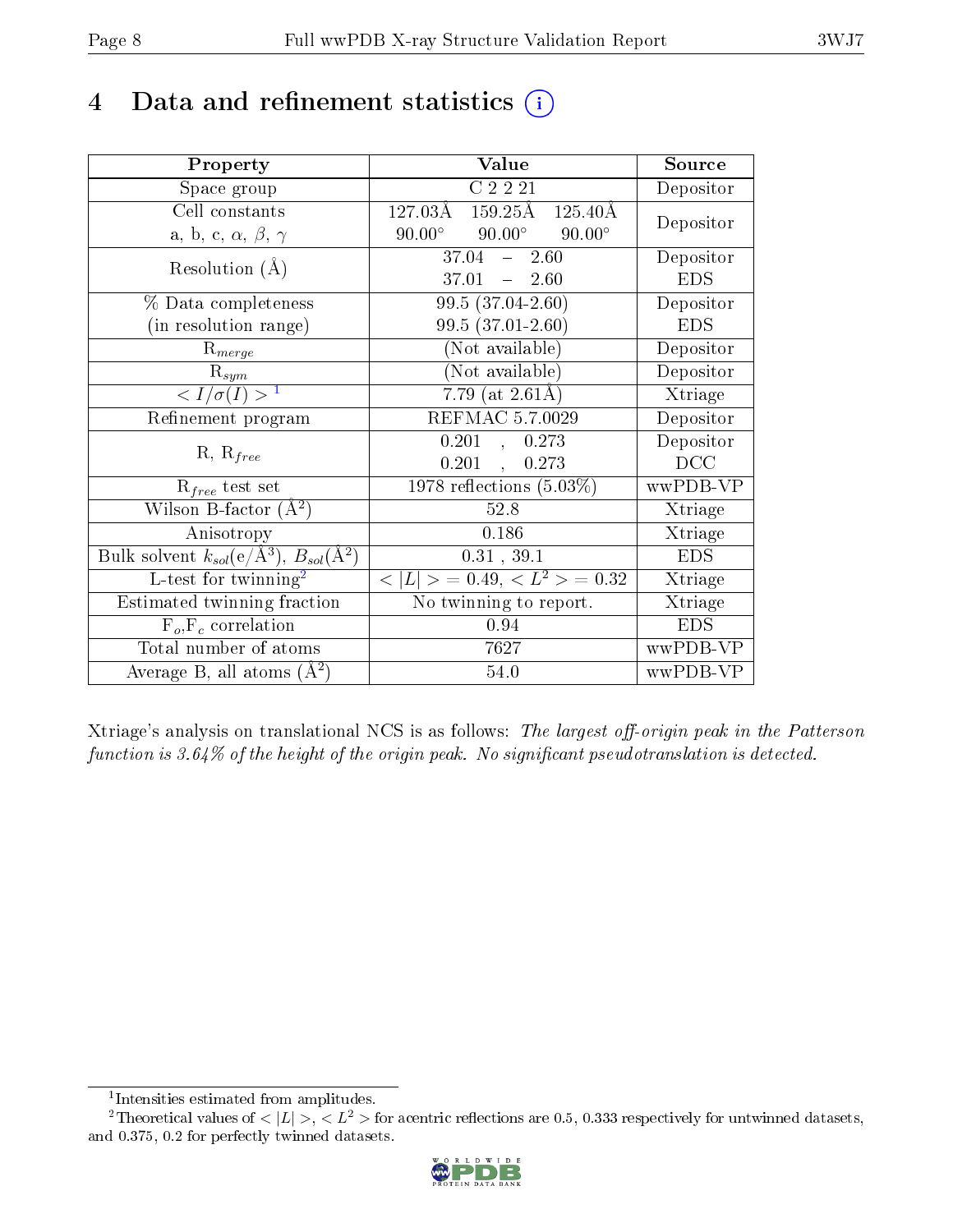# 5 Model quality  $(i)$

## 5.1 Standard geometry  $(i)$

Bond lengths and bond angles in the following residue types are not validated in this section: HG

The Z score for a bond length (or angle) is the number of standard deviations the observed value is removed from the expected value. A bond length (or angle) with  $|Z| > 5$  is considered an outlier worth inspection. RMSZ is the root-mean-square of all Z scores of the bond lengths (or angles).

| Mol | Chain  |             | Bond lengths | Bond angles |                    |  |
|-----|--------|-------------|--------------|-------------|--------------------|--|
|     |        | <b>RMSZ</b> | $\# Z  > 5$  | <b>RMSZ</b> | $\ Z\  > 5$        |  |
|     |        | 0.68        | 0/2572       | 0.92        | $5/3488$ $(0.1\%)$ |  |
|     |        | 0.74        | 0/2572       | 0.88        | $2/3488$ $(0.1\%)$ |  |
|     | $\cap$ | 0.66        | 0/2572       | 0.85        | $2/3488$ $(0.1\%)$ |  |
| АH  | A II   | 0.70        |              | 0.88        | /10464             |  |

Chiral center outliers are detected by calculating the chiral volume of a chiral center and verifying if the center is modelled as a planar moiety or with the opposite hand.A planarity outlier is detected by checking planarity of atoms in a peptide group, atoms in a mainchain group or atoms of a sidechain that are expected to be planar.

|  | Mol   Chain   $\#\text{Chirality outliers}$   $\#\text{Planarity outliers}$ |
|--|-----------------------------------------------------------------------------|
|  |                                                                             |
|  |                                                                             |
|  |                                                                             |
|  |                                                                             |

There are no bond length outliers.

All (9) bond angle outliers are listed below:

| Mol | Chain | Res | Type       | Atoms        | Z        | Observed $\binom{o}{c}$ | Ideal (°) |
|-----|-------|-----|------------|--------------|----------|-------------------------|-----------|
| 1   | А     | 188 | <b>LYS</b> | $C-N-CD$     | $-13.50$ | 90.90                   | 120.60    |
|     | А     | 164 | $\rm{ARG}$ | NE-CZ-NH2    | $-6.16$  | 117.22                  | 120.30    |
|     | А     | 164 | $\rm{ARG}$ | $NE- CZ-NH1$ | 6.13     | 123.37                  | 120.30    |
| 1   | А     | 212 | LEU        | $CA-CB-CG$   | 5.80     | 128.64                  | 115.30    |
|     | B     | 204 | MET        | $CG-SD-CE$   | $-5.68$  | 91.11                   | 100.20    |
|     | C     | 142 | VAL        | $CB-CA-C$    | $-5.64$  | 100.68                  | 111.40    |
| 1   | А     | 33  | $\rm{ARG}$ | $NE-CZ-NH1$  | 5.49     | 123.05                  | 120.30    |
|     | C     | 95  | MET        | $CG-SD-CE$   | 5.34     | 108.75                  | 100.20    |
|     | В     | 204 | MET        | $N$ -CA-C    | $-5.33$  | 96.62                   | 111.00    |

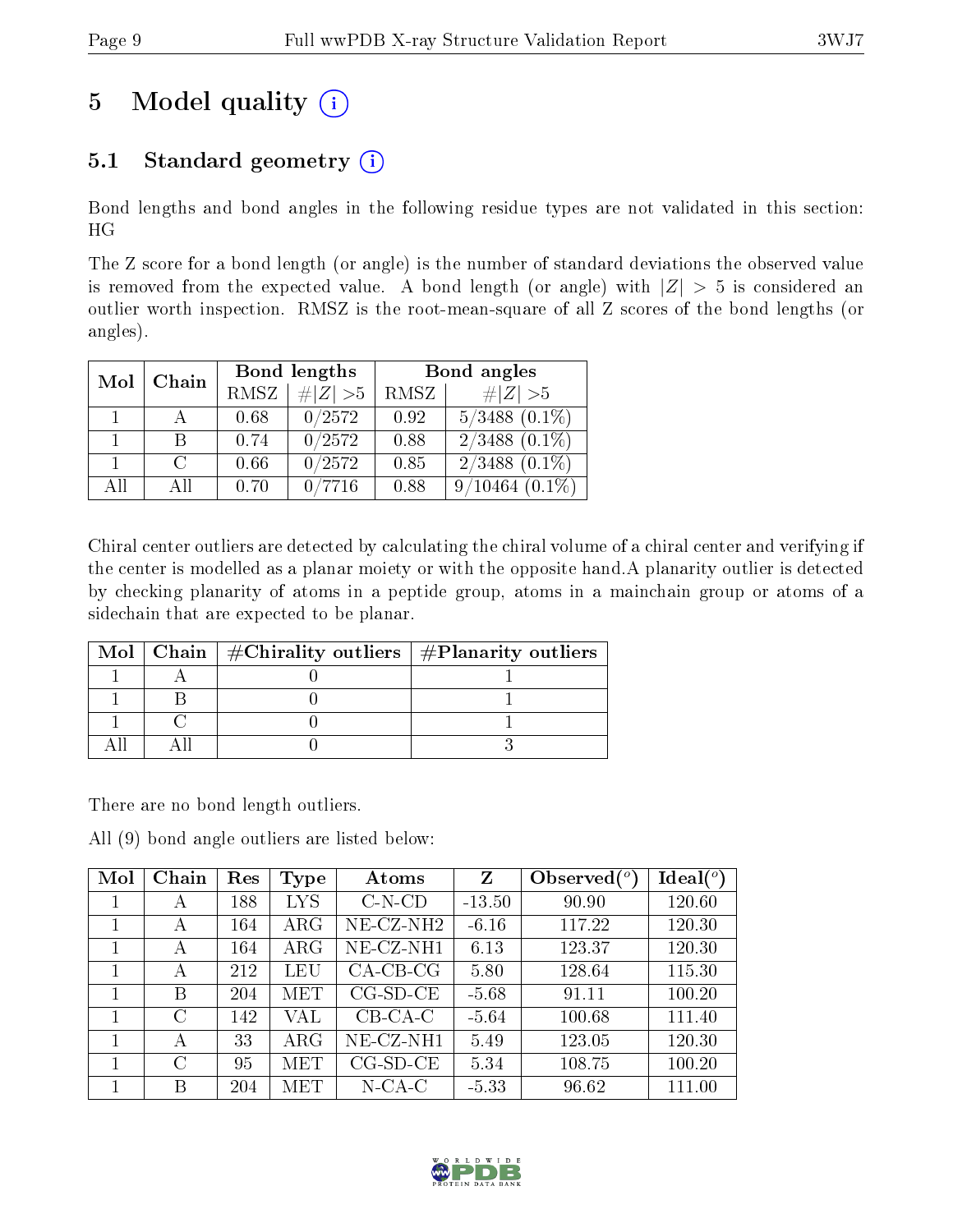There are no chirality outliers.

All (3) planarity outliers are listed below:

| Mol | Chain | Res | Type | Group   |
|-----|-------|-----|------|---------|
|     |       | 188 | IYS  | Peptide |
|     |       | 189 | PRO  | Peptide |
|     |       | 189 | PRC  | Peptide |

#### 5.2 Too-close contacts  $(i)$

In the following table, the Non-H and H(model) columns list the number of non-hydrogen atoms and hydrogen atoms in the chain respectively. The H(added) column lists the number of hydrogen atoms added and optimized by MolProbity. The Clashes column lists the number of clashes within the asymmetric unit, whereas Symm-Clashes lists symmetry related clashes.

| Mol           |   |      | Chain   Non-H   $H (model)$ | H(added) |      | $\textbf{Class} \mid \textbf{Symm-Class}$ |
|---------------|---|------|-----------------------------|----------|------|-------------------------------------------|
|               |   | 2525 |                             | 2596     | 49   |                                           |
|               | В | 2525 |                             | 2597     | 32   |                                           |
|               | ⊖ | 2525 |                             | 2597     | 44   |                                           |
| $\mathcal{D}$ |   | ٠,   |                             |          |      |                                           |
| റ             | B | റ    |                             |          |      |                                           |
| 2             | C | 6)   |                             |          |      |                                           |
| 3             |   | 17   |                             |          |      |                                           |
| 3             | В | 18   |                             |          |      |                                           |
| 3             | C |      |                             |          |      |                                           |
|               |   | 7627 |                             | 7790     | l 19 |                                           |

The all-atom clashscore is defined as the number of clashes found per 1000 atoms (including hydrogen atoms). The all-atom clashscore for this structure is 8.

All (119) close contacts within the same asymmetric unit are listed below, sorted by their clash magnitude.

| Atom-1           | Atom-2           | Interatomic<br>distance $(A)$ | Clash<br>overlap $(A)$ |
|------------------|------------------|-------------------------------|------------------------|
| 1:B:190:THR:HG22 | 1:B:193:GLY:H    | 1.25                          | 1.00                   |
| 1:C:190:THR:HG22 | 1:C:193:GLY:H    | 1.29                          | 0.95                   |
| 1:A:161:GLU:OE1  | 1:A:164:ARG:NH2  | 2.00                          | 0.93                   |
| 1:B:161:GLU:HG2  | 1:B:164:ARG:HH21 | 1.39                          | 0.88                   |
| 1:C:39:LEU:HD12  | 1:C:50:ILE:HG23  | 1.60                          | 0.84                   |
| 1:C:39:LEU:CD1   | 1:C:50:ILE:HG23  | 2.09                          | 0.81                   |
| 1: B: 288: GLU:O | 1:C:290:ARG:NH2  | 2.12                          | 0.81                   |
| 1:B:272:TYR:HB3  | 1:B:273:PRO:HD3  | 1.65                          | 0.79                   |
| 1:A:119:ILE:HDI1 | 1:A:228:LEU:HB2  | 1.64                          | 0.78                   |

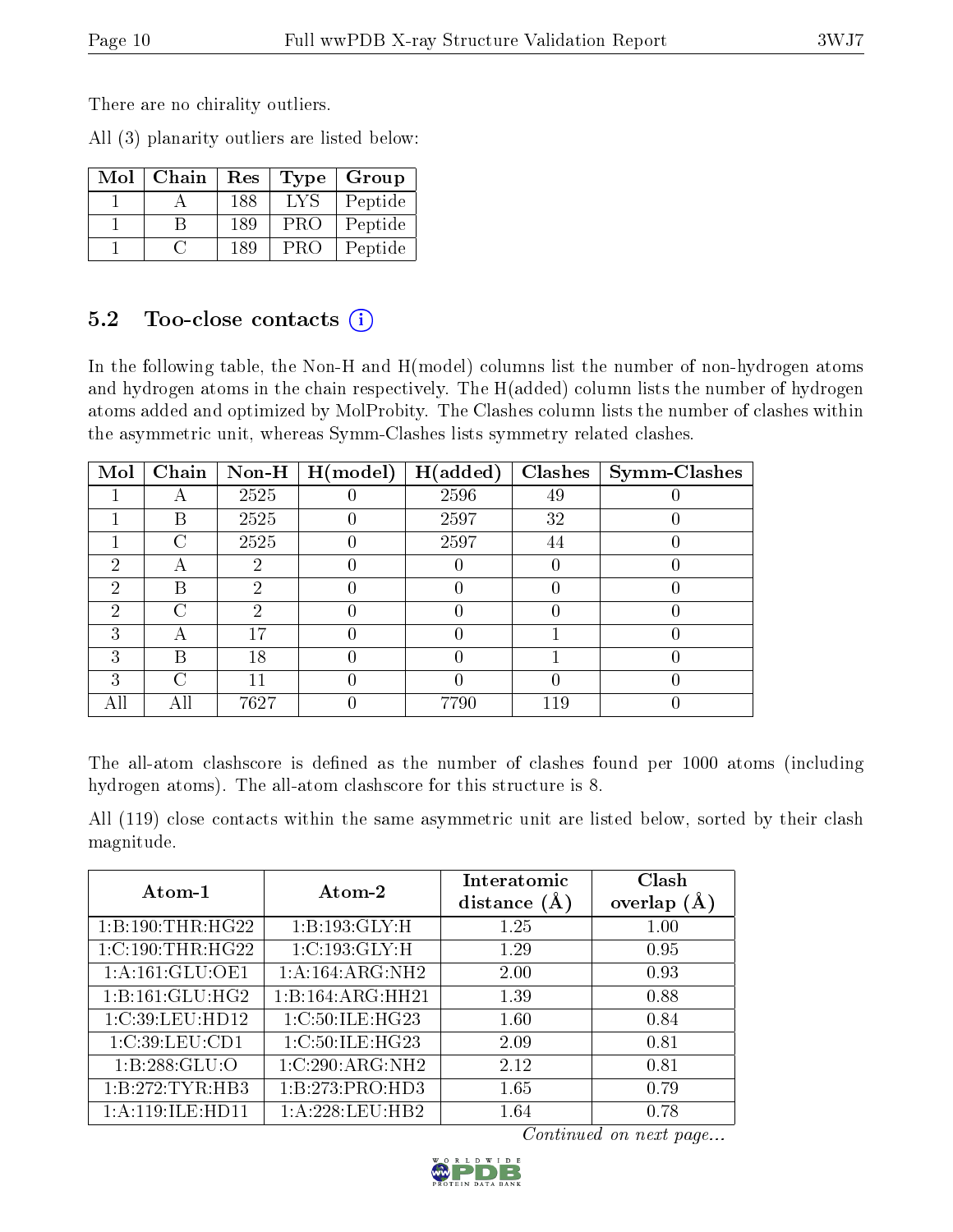| сонинией јтот ртеvноиз раде<br>Clash<br>Interatomic |                                      |                |                   |  |
|-----------------------------------------------------|--------------------------------------|----------------|-------------------|--|
| Atom-1                                              | Atom-2                               | distance $(A)$ | overlap $(A)$     |  |
| 1:C:39:LEU:HD12                                     | 1:C:50:ILE:CG2                       | 2.17           | 0.74              |  |
| 1:C:69:ALA:HB3                                      | 1:C:70:PRO:H <sub>D3</sub>           | 1.77           | 0.66              |  |
| 1:A:144:GLU:HG3                                     | 1: A: 156: TYR: HE2                  | 1.61           | 0.66              |  |
| 1:B:250:PHE:HE2                                     | 3:B:517:HOH:O                        | 1.80           | 0.65              |  |
| 1:B:271:LEU:O                                       | $1:B:274:\overline{\text{VAL}:HG13}$ | 1.96           | 0.64              |  |
| 1:C:255:GLN:OE1                                     | 1:C:322:ARG:NH2                      | 2.31           | 0.64              |  |
| 1: A:90: PRO:O                                      | 1:C:150:ILE:HD11                     | 1.98           | 0.63              |  |
| 1:A:79:PHE:CE1                                      | 1:A:119:ILE:HD12                     | 2.34           | 0.63              |  |
| 1:A:290:ARG:HD2                                     | 1:B:290:ARG:CZ                       | 2.30           | 0.62              |  |
| 1:A:79:PHE:CE1                                      | 1:A:119:ILE:CD1                      | 2.83           | 0.62              |  |
| $1:A:128:GLY:H\overline{A2}$                        | 1:A:142:VAL:HG13                     | 1.82           | 0.61              |  |
| 1: A:195:MET:HE3                                    | 1:C:280:TRP:CH2                      | 2.36           | 0.61              |  |
| 1:A:144:GLU:HG3                                     | 1: A: 156: TYR: CE2                  | 2.36           | 0.60              |  |
| 1:C:137:ASP:OD1                                     | 1:C:139:THR:HB                       | 2.00           | $\overline{0.60}$ |  |
| 1: A:90: PRO:HG2                                    | 1:C:153:LEU:HD22                     | 1.83           | 0.60              |  |
| 1:C:148:ILE:H                                       | 1:C:148:ILE:HD12                     | 1.67           | 0.59              |  |
| 1:B:137:ASP:OD2                                     | 1:B:139:THR:HB                       | 2.02           | 0.59              |  |
| 1:A:273:PRO:O                                       | 1:A:277:VAL:HG23                     | 2.03           | 0.59              |  |
| 1:A:292:THR:H                                       | 1:A:295:THR:HB                       | 1.69           | 0.57              |  |
| 1:C:69:ALA:O                                        | 1: C: 73: LYS: HG3                   | 2.05           | 0.57              |  |
| 1:A:220:VAL:O                                       | 1:A:224:HIS:HD2                      | 1.89           | 0.56              |  |
| 1: B: 190: THR: CG2                                 | 1:B:193:GLY:H                        | 2.09           | 0.55              |  |
| 1:A:87:LEU:HD12                                     | 1: A: 188: LYS: NZ                   | 2.22           | 0.55              |  |
| 1: A:252:MET:HE1                                    | 1:A:322:ARG:HA                       | 1.89           | $0.54\,$          |  |
| 1:A:272:TYR:HB3                                     | 1:A:273:PRO:HD3                      | 1.89           | 0.54              |  |
| 1: A:298:MET:HE3                                    | 1:A:301:LYS:HE3                      | 1.90           | 0.54              |  |
| 1:A:18:ALA:O                                        | 1:A:24:SER:HB3                       | 2.08           | 0.54              |  |
| 1:A:64:ASP:OD2                                      | 1: A:64: ASP: N                      | 2.41           | 0.54              |  |
| 1:B:42:ARG:HB2                                      | 1:B:43:PRO:HD3                       | 1.90           | 0.53              |  |
| 1:A:79:PHE:CZ                                       | 1:A:119:ILE:HD12                     | 2.44           | 0.53              |  |
| 1:C:144:GLU:HG2                                     | 1:C:156:TYR:CE2                      | 2.45           | 0.52              |  |
| 1:B:195:MET:HE2                                     | 1:B:246:LEU:HD11                     | 1.93           | 0.51              |  |
| 1:A:104:ARG:HD2                                     | 1: A: 161: GLU: OE2                  | 2.09           | 0.51              |  |
| 1:Bi:41:VAL:O                                       | 1:B:59:VAL:HA                        | 2.10           | 0.51              |  |
| 1:B:18:ALA:O                                        | 1:B:24:SER:HB3                       | 2.11           | 0.51              |  |
| 1:C:252:MET:CE                                      | 1:C:325:VAL:HG21                     | 2.41           | 0.51              |  |
| 1:B:272:TYR:HB3                                     | 1:B:273:PRO:CD                       | 2.39           | 0.51              |  |
| 1: A: 180: THR: HG23                                | 1:A:213:ASN:O                        | 2.10           | 0.50              |  |
| 1:C:26:VAL:O                                        | 1: C:30: LEU: HG                     | 2.12           | 0.49              |  |
| 1:B:122:SER:O                                       | 1:B:178:PRO:HD2                      | 2.12           | 0.49              |  |
| 1:C:41:VAL:HG21                                     | 1:C:50:ILE:HD13                      | 1.94           | 0.49              |  |

Continued from previous page.

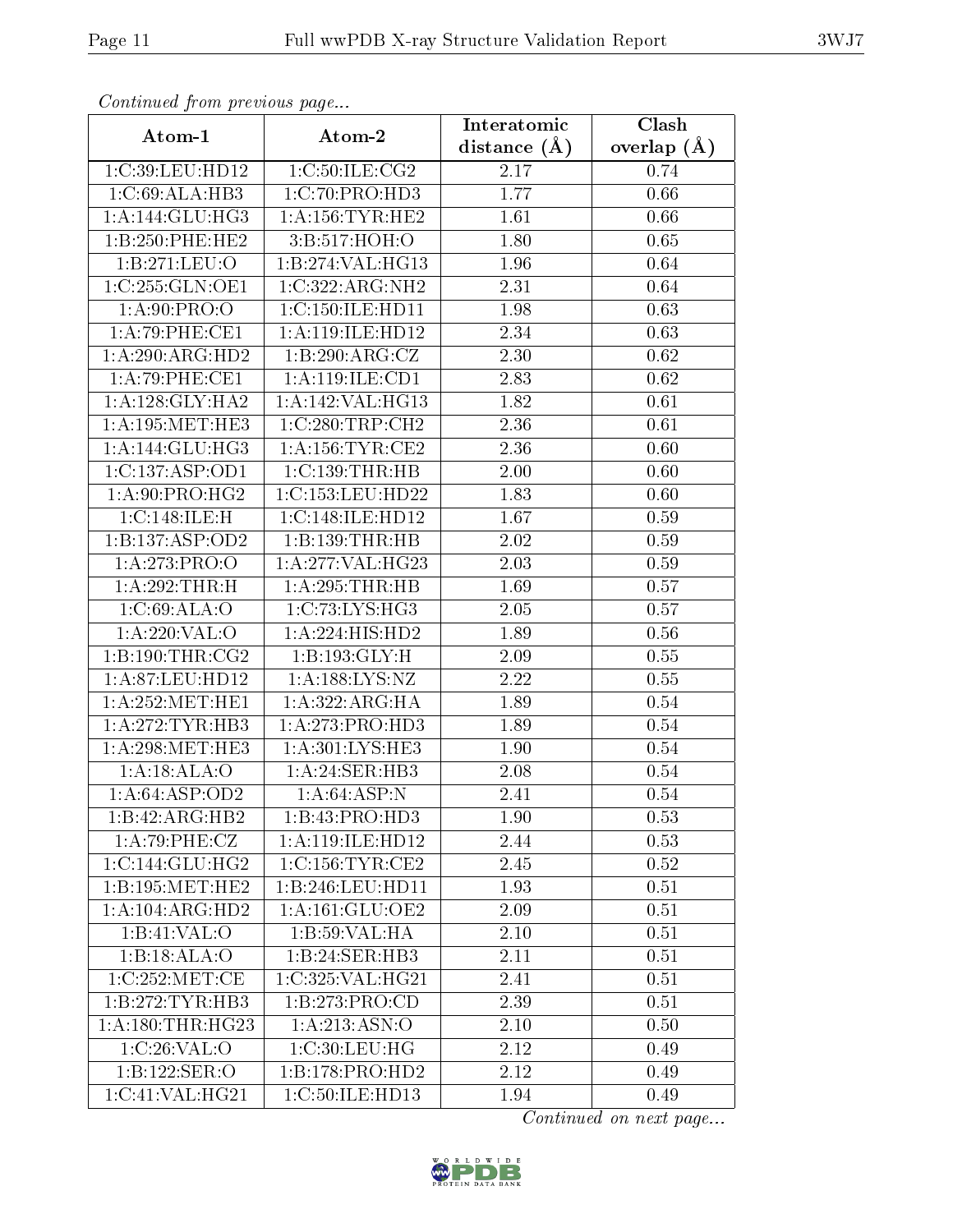| Continuea from previous page |                      | Interatomic       | Clash         |
|------------------------------|----------------------|-------------------|---------------|
| Atom-1                       | Atom-2               | distance $(A)$    | overlap $(A)$ |
| 1:B:255:GLN:OE1              | 1:B:322:ARG:NH2      | 2.39              | 0.49          |
| 1: A:95:MET:CE               | 1:A:95:MET:HA        | 2.43              | 0.49          |
| 1:C:319:ARG:HB2              | 1:C:320:PRO:CD       | 2.43              | 0.49          |
| 1:B:319:ARG:HB2              | 1:B:320:PRO:CD       | 2.44              | 0.48          |
| 1:C:72:LEU:O                 | 1:C:75:VAL:HB        | 2.13              | 0.48          |
| 1: A: 128: GLY: CA           | 1:A:142:VAL:HG13     | 2.44              | 0.47          |
| 1:B:252:MET:O                | 1:B:256:ILE:HG13     | 2.15              | 0.47          |
| 1:C:33:ARG:NH2               | 1:C:222:GLU:OE1      | 2.47              | 0.47          |
| 1: A:181: PRO:HA             | 1:A:215:VAL:O        | $\overline{2.15}$ | 0.47          |
| 1:C:174:ILE:HD11             | 1:C:231:GLY:O        | 2.14              | 0.47          |
| 1: A:120: TYR: CE2           | 1:A:122:SER:HB2      | 2.50              | 0.47          |
| 1:A:144:GLU:CG               | 1: A: 156: TYR: CE2  | 2.98              | 0.47          |
| 1:A:122:SER:O                | 1:A:178:PRO:HD2      | 2.15              | 0.46          |
| 1:C:128:GLY:HA2              | 1:C:142:VAL:HG13     | 1.97              | 0.46          |
| 1:A:122:SER:OG               | 1:A:123:SER:N        | 2.48              | 0.46          |
| 1: B: 101: GLU: HG2          | 1:B:104:ARG:NH2      | 2.31              | 0.46          |
| 1:C:206:ALA:HA               | 1:C:264:VAL:HB       | 1.97              | 0.46          |
| 1:A:52:GLU:OE2               | 1:A:185:ARG:NH2      | 2.39              | 0.46          |
| 1:A:146:GLN:HB2              | 1: A:298:MET:HE2     | $\overline{1}.97$ | 0.45          |
| 1: B: 17: GLY: O             | 1:B:23:GLY:HA3       | 2.16              | $0.45\,$      |
| 1: A: 130: ARG: HD3          | 1:A:134:VAL:O        | 2.17              | 0.45          |
| 1: A:50: ILE: HG22           | 1: A:51: ALA: N      | 2.31              | 0.45          |
| 1:A:79:PHE:CE1               | 1:A:119:ILE:HD13     | 2.50              | 0.45          |
| 1:C:259:VAL:CG1              | 1:C:260:LYS:N        | 2.79              | 0.45          |
| 1:C:111:EU:HD23              | 1: C: 111: LEU: HA   | 1.87              | 0.45          |
| 1:C:40:LEU:HG                | 1:C:41:VAL:N         | 2.32              | 0.45          |
| 1:B:180:THR:HG23             | 1:B:213:ASN:O        | 2.17              | 0.44          |
| 1:B:118:ILE:O                | 1:B:173:ALA:HA       | 2.18              | 0.44          |
| 1: A:298:MET:HE3             | 1: A:301:LYS:CE      | 2.48              | 0.44          |
| 1:A:69:ALA:HB3               | 1:A:70:PRO:HD3       | 2.00              | 0.44          |
| 1:B:92:PRO:HB2               | 1:B:150:ILE:HD12     | 2.00              | 0.44          |
| 1:B:164:ARG:HA               | 1:B:167:ARG:NH1      | 2.31              | 0.44          |
| 1:B:195:MET:HE3              | 1:B:250:PHE:HZ       | 1.83              | 0.44          |
| 1:B:44:THR:O                 | 1: B: 45: SER:C      | 2.56              | 0.44          |
| 1: A: 139: THR: O            | 1: A: 139: THR: HG22 | 2.19              | 0.43          |
| 1: A:213: ASN: HA            | 1: A: 242: GLU:O     | 2.17              | 0.43          |
| 1:C:164:ARG:CZ               | 1:C:164:ARG:HB3      | 2.48              | 0.43          |
| 1: A: 180: THR: HG22         | 3:A:510:HOH:O        | 2.18              | 0.43          |
| 1:C:259:VAL:HG13             | 1:C:260:LYS:N        | 2.33              | 0.43          |
| 1:C:252:MET:HE2              | 1:C:325:VAL:HG21     | 1.98              | 0.43          |
| 1:C:84:ASP:HB3               | 1:C:87:LEU:HB2       | 1.99              | 0.43          |

Continued from previous page.

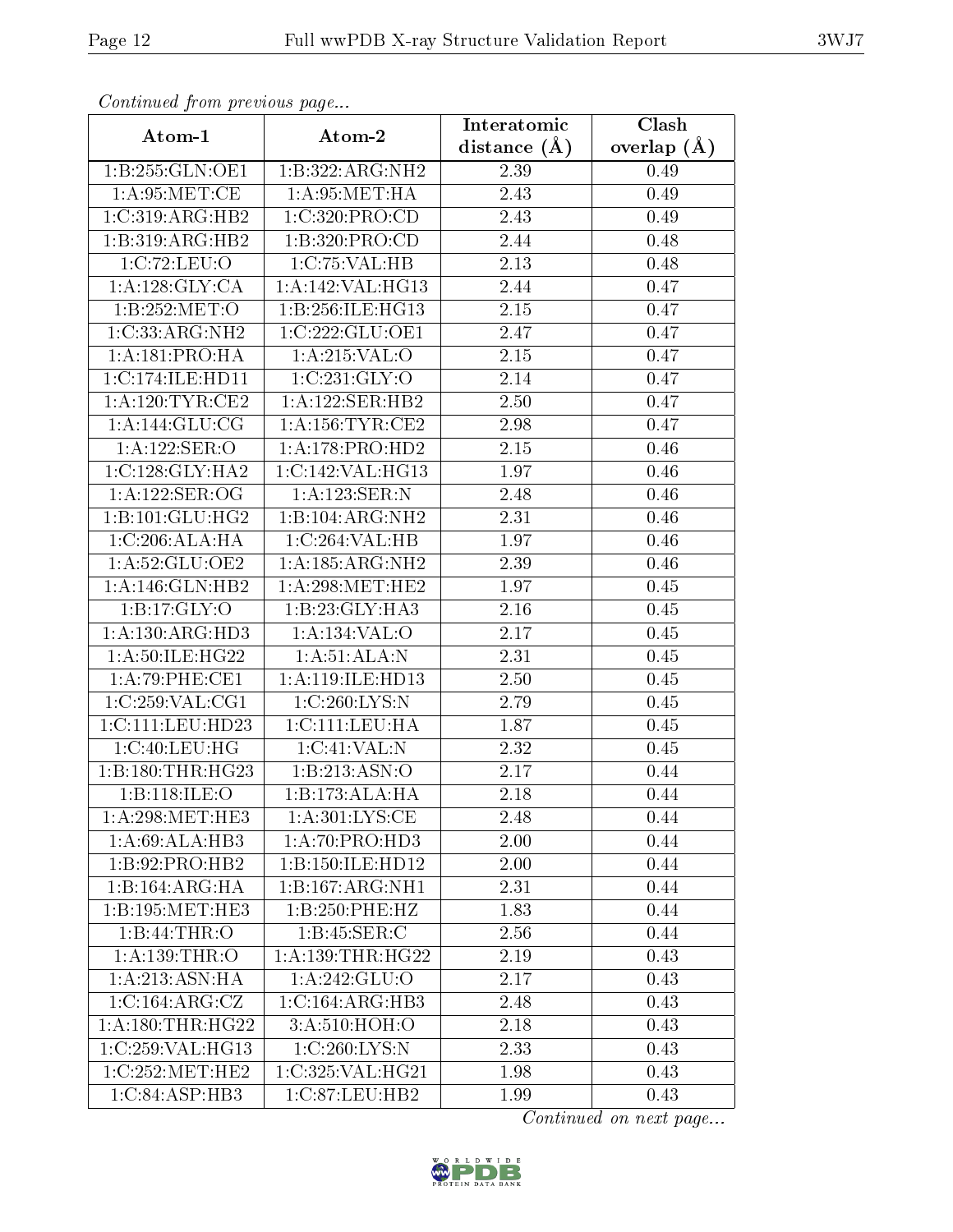| $\sum_{i=1}^{n}$    |                              | Interatomic       | $\overline{\text{Clash}}$ |
|---------------------|------------------------------|-------------------|---------------------------|
| Atom-1              | Atom-2                       | distance $(A)$    | overlap $(A)$             |
| 1:C:65:PRO:HA       | 1:C:68:LEU:HD12              | 1.99              | 0.43                      |
| 1:C:64:ASP:HA       | 1:C:65:PRO:HD3               | 1.76              | 0.43                      |
| 1:A:17:GLY:O        | 1: A:23: GLY:HA3             | 2.18              | 0.43                      |
| 1:A:175:ILE:O       | 1: A:236: LYS: HA            | 2.19              | 0.43                      |
| 1:C:17:GLY:O        | 1:C:23:GLY:HA3               | 2.19              | 0.43                      |
| 1:C:218:ASP:O       | 1:C:221:ALA:HB3              | $2.18\,$          | 0.43                      |
| 1:C:182:VAL:HG23    | 1:C:214:ILE:HG23             | 2.01              | 0.43                      |
| 1: A: 103: THR:O    | 1: A:107: MET:HG2            | 2.18              | 0.42                      |
| 1:C:244:ILE:HD12    | 1:C:249:LEU:HB2              | 2.02              | 0.42                      |
| $1:C:292$ : THR: H  | 1:C:295:THR:HB               | 1.84              | 0.42                      |
| 1:A:64:ASP:HB2      | 1: A:66:ASP:OD1              | 2.19              | 0.42                      |
| 1:C:311:LYS:HG2     | $1: \overline{C:316:TYR:O}$  | 2.19              | 0.41                      |
| 1:C:30:LEU:CB       | 1:C:37:LEU:HD21              | 2.50              | 0.41                      |
| 1:C:183:GLY:HA3     | 1:C:217:VAL:HG12             | 2.02              | 0.41                      |
| 1:C:119:ILE:HD11    | 1:C:228:LEU:CA               | 2.50              | 0.41                      |
| 1: A:252:MET:CE     | 1:A:322:ARG:HA               | 2.49              | 0.41                      |
| 1:B:42:ARG:HB2      | 1:B:43:PRO:CD                | 2.49              | 0.41                      |
| 1:C:47:ARG:HB3      | 1:C:50:ILE:HD12              | 2.03              | 0.41                      |
| 1:A:243:ASN:OD1     | 1: A:304:PHE:HA              | 2.20              | 0.41                      |
| 1:B:204:MET:HE1     | 1:B:250:PHE:CD1              | 2.56              | 0.41                      |
| 1:A:130:ARG:NH1     | 1:A:132:ASP:OD2              | $\overline{2.53}$ | 0.41                      |
| 1:A:146:GLN:HB2     | 1: A:298:MET:CE              | 2.51              | 0.41                      |
| 1:A:93:GLU:OE1      | 1:B:94:THR:N                 | 2.47              | 0.40                      |
| 1:C:21:PHE:CE2      | $1:C:\overline{181:PRO:HB2}$ | 2.56              | 0.40                      |
| 1:B:140:THR:HA      | 1:B:141:PRO:HD3              | 1.99              | 0.40                      |
| 1:B:190:THR:HG22    | 1:B:193:GLY:N                | 2.09              | 0.40                      |
| 1: C: 186: ASP: OD1 | 1:C:190:THR:HB               | 2.22              | 0.40                      |
| 1:B:150:ILE:H       | 1:B:150:ILE:HG12             | 1.67              | 0.40                      |

Continued from previous page...

There are no symmetry-related clashes.

#### 5.3 Torsion angles  $(i)$

#### 5.3.1 Protein backbone (i)

In the following table, the Percentiles column shows the percent Ramachandran outliers of the chain as a percentile score with respect to all X-ray entries followed by that with respect to entries of similar resolution.

The Analysed column shows the number of residues for which the backbone conformation was analysed, and the total number of residues.

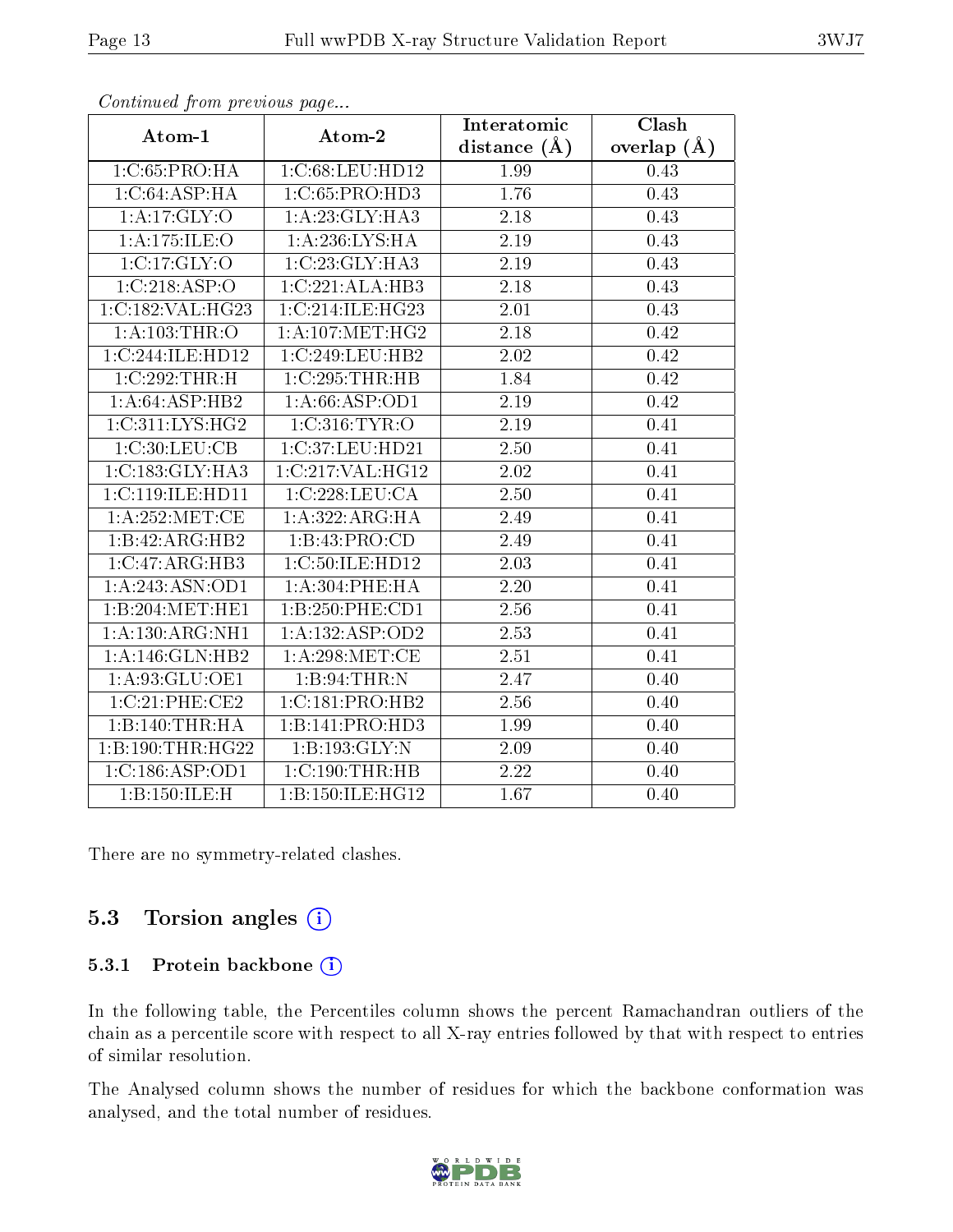| Mol | Chain   | Analysed         | Favoured     | Allowed    | <b>Outliers</b> | Percentiles |
|-----|---------|------------------|--------------|------------|-----------------|-------------|
|     | А       | $328/342(96\%)$  | 309 $(94\%)$ | 15(5%)     | $4(1\%)$        | 27<br>13    |
|     | B       | $328/342(96\%)$  | 317(97%)     | $9(3\%)$   | $2(1\%)$        | 25<br>47    |
|     | $\rm C$ | $328/342(96\%)$  | 304 $(93\%)$ | $19(6\%)$  | $5(2\%)$        | 21<br>10    |
| All | All     | $984/1026(96\%)$ | 930 $(94\%)$ | 43 $(4\%)$ | 11 $(1\%)$      | 30<br>14    |

All (11) Ramachandran outliers are listed below:

| Mol            | Chain | Res | <b>Type</b>          |
|----------------|-------|-----|----------------------|
| 1              | А     | 44  | THR                  |
| 1              | А     | 45  | SER                  |
| $\mathbf{1}$   | А     | 189 | PRO                  |
| $\mathbf{1}$   | С     | 45  | $\operatorname{SER}$ |
| 1              | В     | 45  | ${\rm SER}$          |
| 1              | В     | 190 | THR                  |
| 1              | С     | 32  | $\operatorname{GLU}$ |
| 1              | C     | 44  | THR                  |
| 1              | C     | 190 | THR                  |
| $\overline{1}$ | C     | 179 | SER                  |
|                |       | 179 | <b>SER</b>           |

#### 5.3.2 Protein sidechains  $(i)$

In the following table, the Percentiles column shows the percent sidechain outliers of the chain as a percentile score with respect to all X-ray entries followed by that with respect to entries of similar resolution.

The Analysed column shows the number of residues for which the sidechain conformation was analysed, and the total number of residues.

| Mol | Chain        | Analysed      | Rotameric    | Outliers  |    | Percentiles     |
|-----|--------------|---------------|--------------|-----------|----|-----------------|
|     | $\mathbf{A}$ | 269/278(97%)  | $252(94\%)$  | 17 $(6%)$ | 18 | 36              |
|     | B.           | 269/278(97%)  | 247 $(92\%)$ | 22 (8%)   |    | 22              |
|     | C            | 269/278 (97%) | 244 (91\%)   | $25(9\%)$ | 9  | $\overline{17}$ |
| All | All          | 807/834 (97%) | 743 (92%)    | 64 (8%)   | 12 | 24              |

All (64) residues with a non-rotameric sidechain are listed below:

| Mol | Chain | Res | Lype |
|-----|-------|-----|------|
|     |       |     |      |
|     |       |     |      |

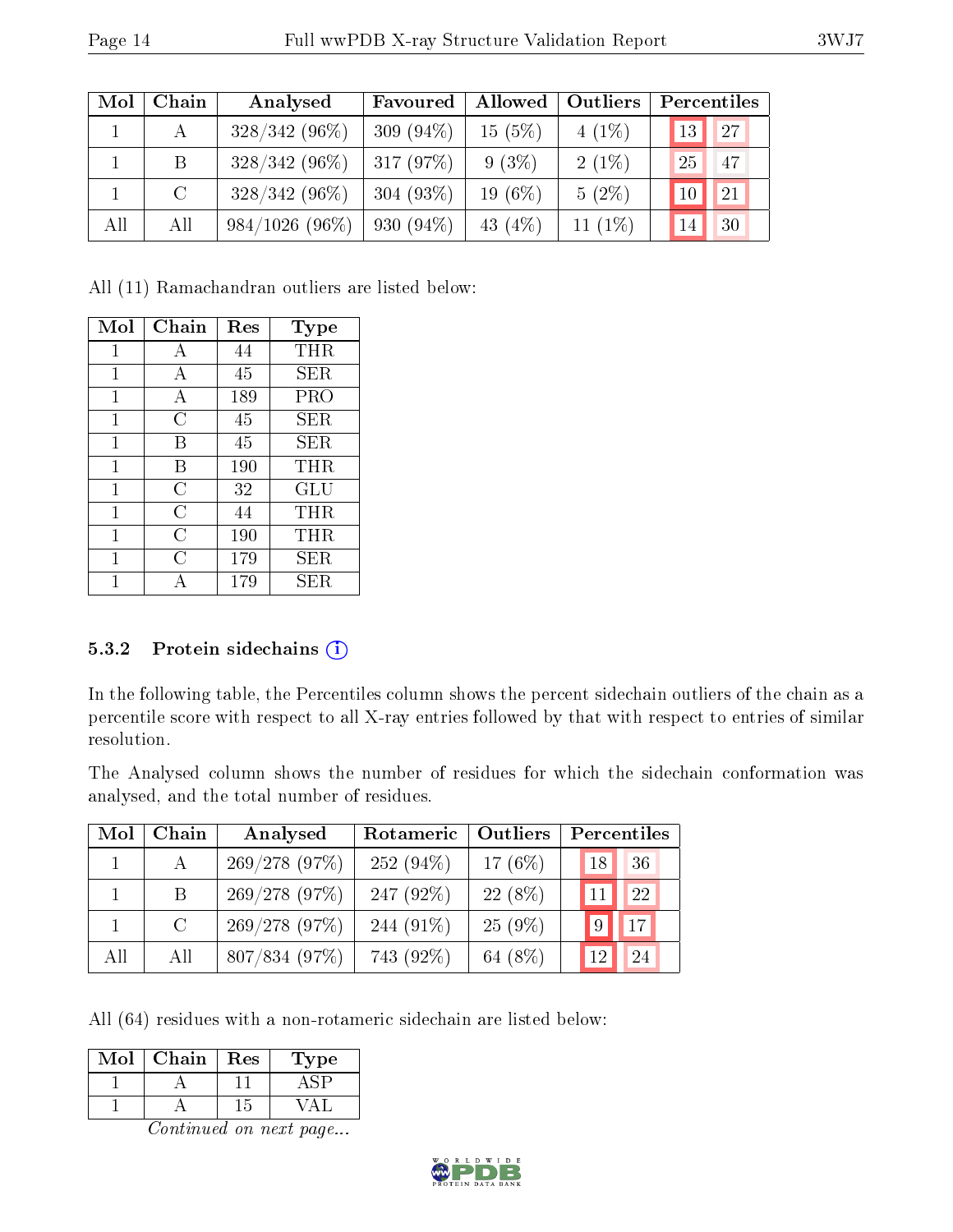| Mol            | $\overline{\text{Chain}}$                          | Res              | Type                    |
|----------------|----------------------------------------------------|------------------|-------------------------|
| $\overline{1}$ | $\overline{A}$                                     | $\overline{47}$  | $\overline{\rm ARG}$    |
| $\overline{1}$ | $\overline{A}$                                     | $\overline{57}$  | $\overline{\text{LEU}}$ |
| $\overline{1}$ | $\frac{\overline{A}}{\overline{A}}$                | $\overline{64}$  | $\overline{\text{ASP}}$ |
| $\mathbf{1}$   |                                                    | 84               | <b>ASP</b>              |
| $\mathbf{1}$   | $\frac{\overline{A}}{\overline{A}}$                | $1\overline{42}$ | $\overline{\text{VAL}}$ |
| $\overline{1}$ |                                                    | 143              | <b>SER</b>              |
| $\overline{1}$ | $\overline{A}$                                     | 146              | $\overline{\text{GLN}}$ |
| $\mathbf{1}$   | $\overline{A}$                                     | 148              | ILE                     |
| $\mathbf{1}$   | $\frac{\overline{A}}{\overline{A}}$                | 180              | <b>THR</b>              |
| $\mathbf{1}$   |                                                    | 212              | LEU                     |
| $\overline{1}$ |                                                    | 255              | $\overline{\text{GLN}}$ |
| $\overline{1}$ | $\overline{A}$                                     | 259              | $\overline{\text{VAL}}$ |
| $\overline{1}$ | $\overline{A}$                                     | 262              | PRO                     |
| $\mathbf{1}$   | $\overline{A}$                                     | 295              | THR                     |
| $\overline{1}$ | $\overline{A}$                                     | 319              | $\overline{\rm ARG}$    |
| $\overline{1}$ | $\overline{\mathbf{B}}$                            | $3\sqrt{2}$      | $\overline{\text{GLU}}$ |
| $\overline{1}$ | $\overline{\mathrm{B}}$                            | 41               | $\overline{\text{VAL}}$ |
| $\mathbf{1}$   | $\overline{\mathbf{B}}$                            | 46               | <b>ASP</b>              |
| $\mathbf{1}$   | $\overline{\mathrm{B}}$                            | $50\,$           | <b>ILE</b>              |
| $\mathbf{1}$   | $\overline{\mathrm{B}}$                            | 61               | $\overline{\text{ASP}}$ |
| $\mathbf{1}$   | $\overline{\mathrm{B}}$                            | $\overline{67}$  | <b>THR</b>              |
| $\overline{1}$ | $\overline{\mathrm{B}}$                            | $\overline{73}$  | $\overline{\text{LYS}}$ |
| $\mathbf{1}$   | $\, {\bf B}$                                       | 89               | VAL                     |
| $\mathbf{1}$   | $\overline{\mathrm{B}}$                            | $\overline{112}$ | $\overline{{\rm GLU}}$  |
| $\mathbf{1}$   | $\overline{\mathbf{B}}$                            | 139              | <b>THR</b>              |
| $\overline{1}$ | $\overline{\text{B}}$                              | 150              | $\overline{\text{ILE}}$ |
| $\overline{1}$ | $\overline{\mathrm{B}}$                            | 176              | <u>VAL</u>              |
| $\mathbf{1}$   | $\overline{\mathrm{B}}$                            | 180              | <b>THR</b>              |
| $\mathbf 1$    | $\overline{\mathrm{B}}$                            | 190              | <b>THR</b>              |
| $\mathbf{1}$   | B                                                  | 203              | <b>ASN</b>              |
| $\mathbf{1}$   | Β                                                  | 210              | <b>THR</b>              |
| $\mathbf{1}$   | $\overline{\mathrm{B}}$                            | <b>260</b>       | <b>LYS</b>              |
| $\mathbf{1}$   | $\overline{\text{B}}$                              | 268              | $\overline{\text{GLN}}$ |
| $\mathbf 1$    | $\overline{\mathrm{B}}$                            | $27\overline{4}$ | $\overline{\text{VAL}}$ |
| $\mathbf{1}$   | $\overline{\mathrm{B}}$                            | 291              | <b>VAL</b>              |
| $\mathbf 1$    | $\overline{\mathrm{B}}$                            | $31\overline{2}$ | $\overline{\text{LYS}}$ |
| $\mathbf{1}$   | $\overline{\mathbf{B}}$                            | 319              | $\overline{\rm ARG}$    |
| $\mathbf{1}$   | $\frac{\overline{\text{C}}}{\overline{\text{C}}}}$ | 11               | $\overline{\text{ASP}}$ |
| $\mathbf{1}$   |                                                    | 28               | $\overline{\rm ARG}$    |
| $\mathbf{1}$   |                                                    | 33               | $\overline{\text{ARG}}$ |
| $\overline{1}$ |                                                    | 44               | <b>THR</b>              |
| $\mathbf{1}$   | $\overline{\text{C}}$                              | 48               | <b>SER</b>              |

Continued from previous page...

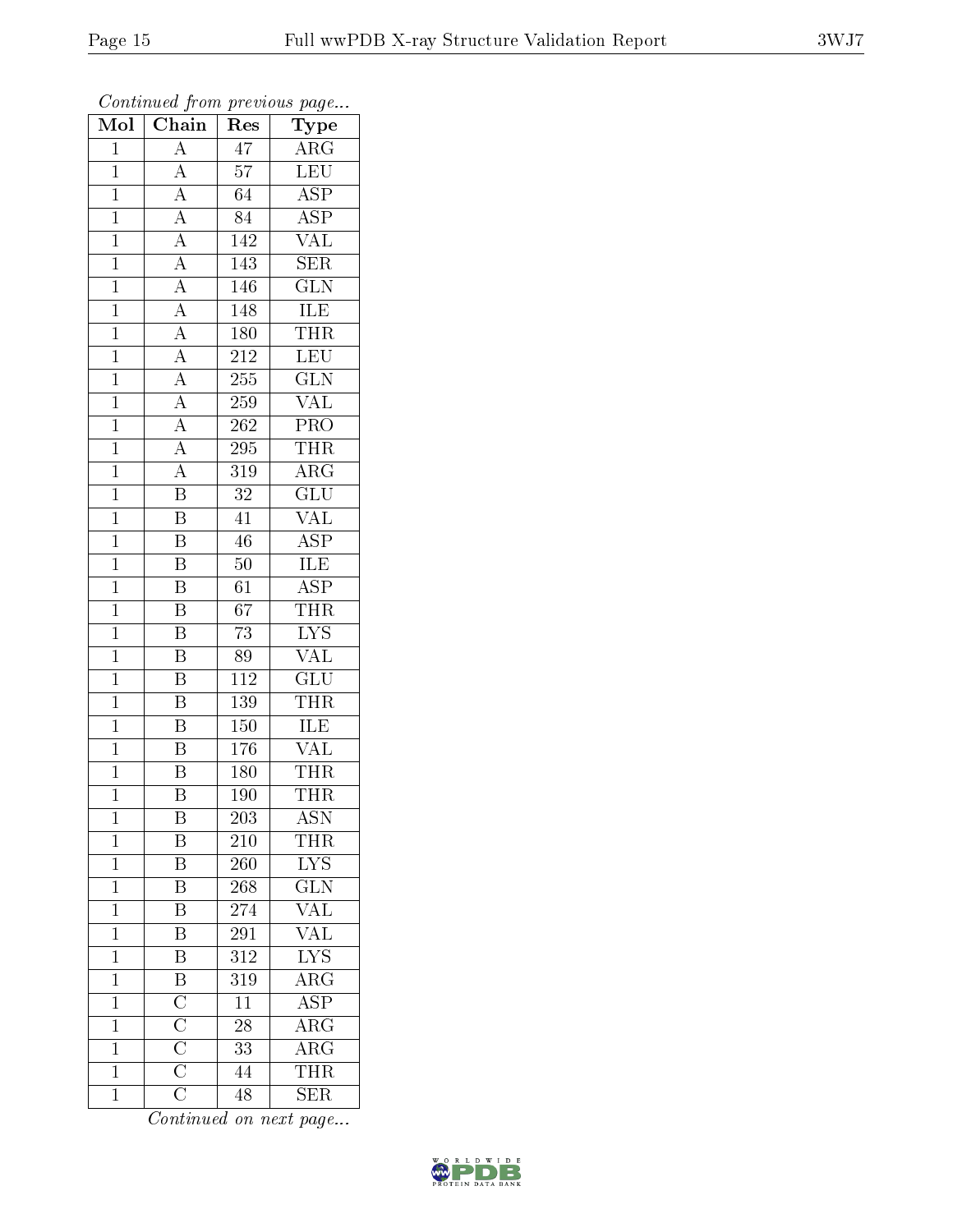| $\overline{\text{Mol}}$ | $\boldsymbol{\omega}$<br>Chain | Res | $\mathbf{r}$<br>$\overline{\phantom{a}}$<br>Type |
|-------------------------|--------------------------------|-----|--------------------------------------------------|
| $\mathbf{1}$            |                                | 64  | $\overline{ASP}$                                 |
| $\mathbf{1}$            |                                | 67  | <b>THR</b>                                       |
| $\mathbf{1}$            |                                | 95  | $\overline{\text{MET}}$                          |
| $\mathbf{1}$            |                                | 112 | GLU                                              |
| $\overline{1}$          |                                | 119 | <b>ILE</b>                                       |
| $\mathbf{1}$            |                                | 139 | <b>THR</b>                                       |
| $\mathbf{1}$            |                                | 142 | <b>VAL</b>                                       |
| $\mathbf{1}$            |                                | 148 | ILE                                              |
| $\overline{1}$          |                                | 170 | $\overline{A}$ SN                                |
| $\overline{1}$          |                                | 176 | $\overline{\text{VAL}}$                          |
| $\overline{1}$          |                                | 180 | THR                                              |
| $\overline{1}$          |                                | 190 | THR                                              |
| $\mathbf{1}$            |                                | 195 | <b>MET</b>                                       |
| $\overline{1}$          |                                | 210 | <b>THR</b>                                       |
| $\overline{1}$          |                                | 268 | $\overline{\text{GLN}}$                          |
| $\overline{1}$          |                                | 276 | <b>LEU</b>                                       |
| $\mathbf{1}$            |                                | 288 | GLU                                              |
| $\overline{1}$          |                                | 303 | MET                                              |
| $\mathbf{1}$            |                                | 322 | $\rm{ARG}$                                       |
| $\overline{1}$          | $\overline{\rm C}$             | 339 | $\overline{\mathrm{LYS}}$                        |

Continued from previous page...

Some sidechains can be flipped to improve hydrogen bonding and reduce clashes. All (9) such sidechains are listed below:

| Mol | Chain | Res | Type       |
|-----|-------|-----|------------|
| 1   | A     | 146 | <b>GLN</b> |
| 1   | А     | 177 | <b>ASN</b> |
| 1   | A     | 224 | <b>HIS</b> |
| 1   | А     | 255 | <b>GLN</b> |
| 1   | В     | 177 | <b>ASN</b> |
| 1   | В     | 335 | <b>HIS</b> |
| 1   | С     | 177 | <b>ASN</b> |
| 1   | С     | 268 | <b>GLN</b> |
|     | U.    | 335 | HIS        |

#### 5.3.3 RNA (1)

There are no RNA molecules in this entry.

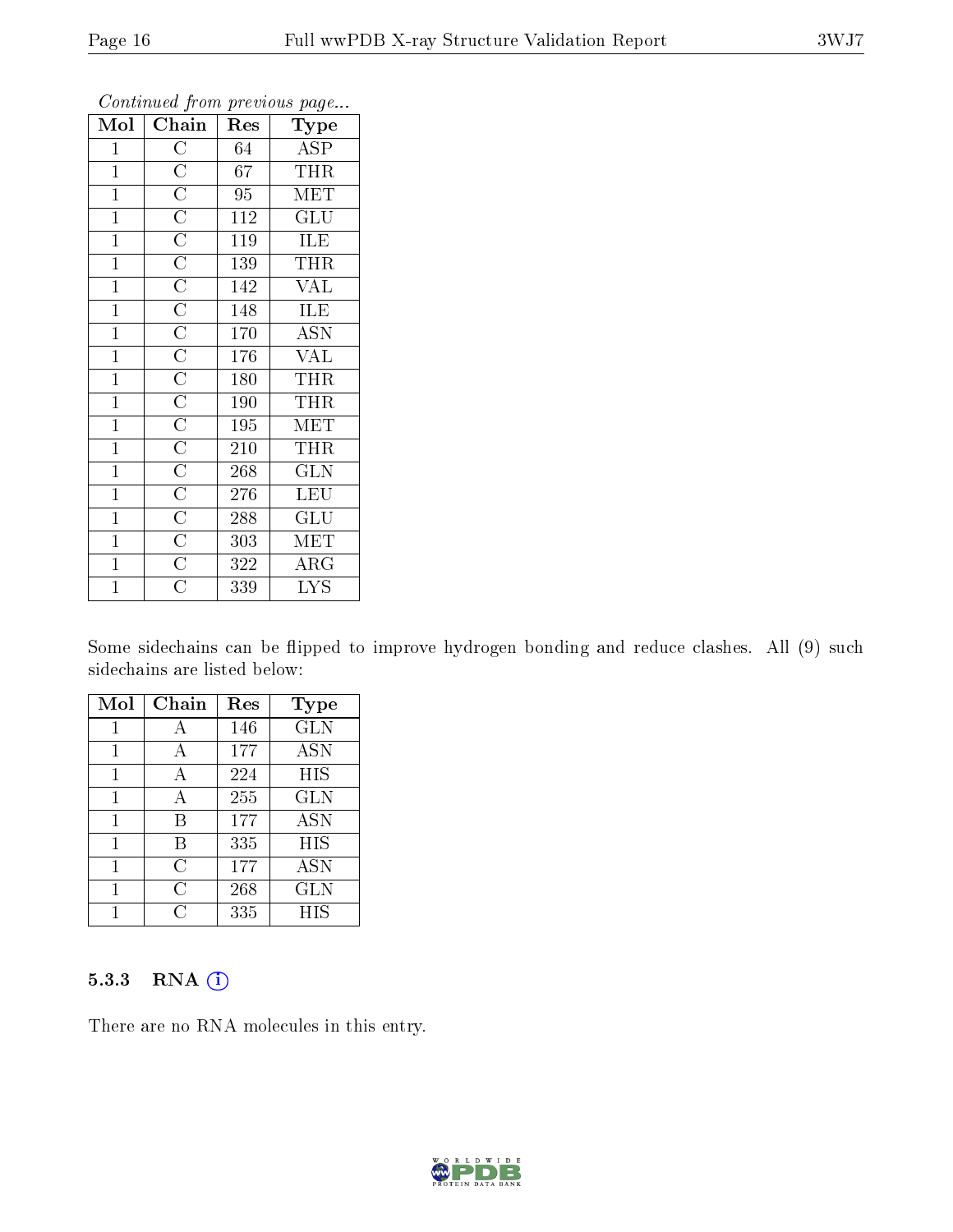#### 5.4 Non-standard residues in protein, DNA, RNA chains (i)

There are no non-standard protein/DNA/RNA residues in this entry.

#### 5.5 Carbohydrates  $(i)$

There are no carbohydrates in this entry.

#### 5.6 Ligand geometry (i)

Of 6 ligands modelled in this entry, 6 are monoatomic - leaving 0 for Mogul analysis.

There are no bond length outliers.

There are no bond angle outliers.

There are no chirality outliers.

There are no torsion outliers.

There are no ring outliers.

No monomer is involved in short contacts.

#### 5.7 [O](https://www.wwpdb.org/validation/2017/XrayValidationReportHelp#nonstandard_residues_and_ligands)ther polymers  $(i)$

There are no such residues in this entry.

#### 5.8 Polymer linkage issues  $(i)$

There are no chain breaks in this entry.

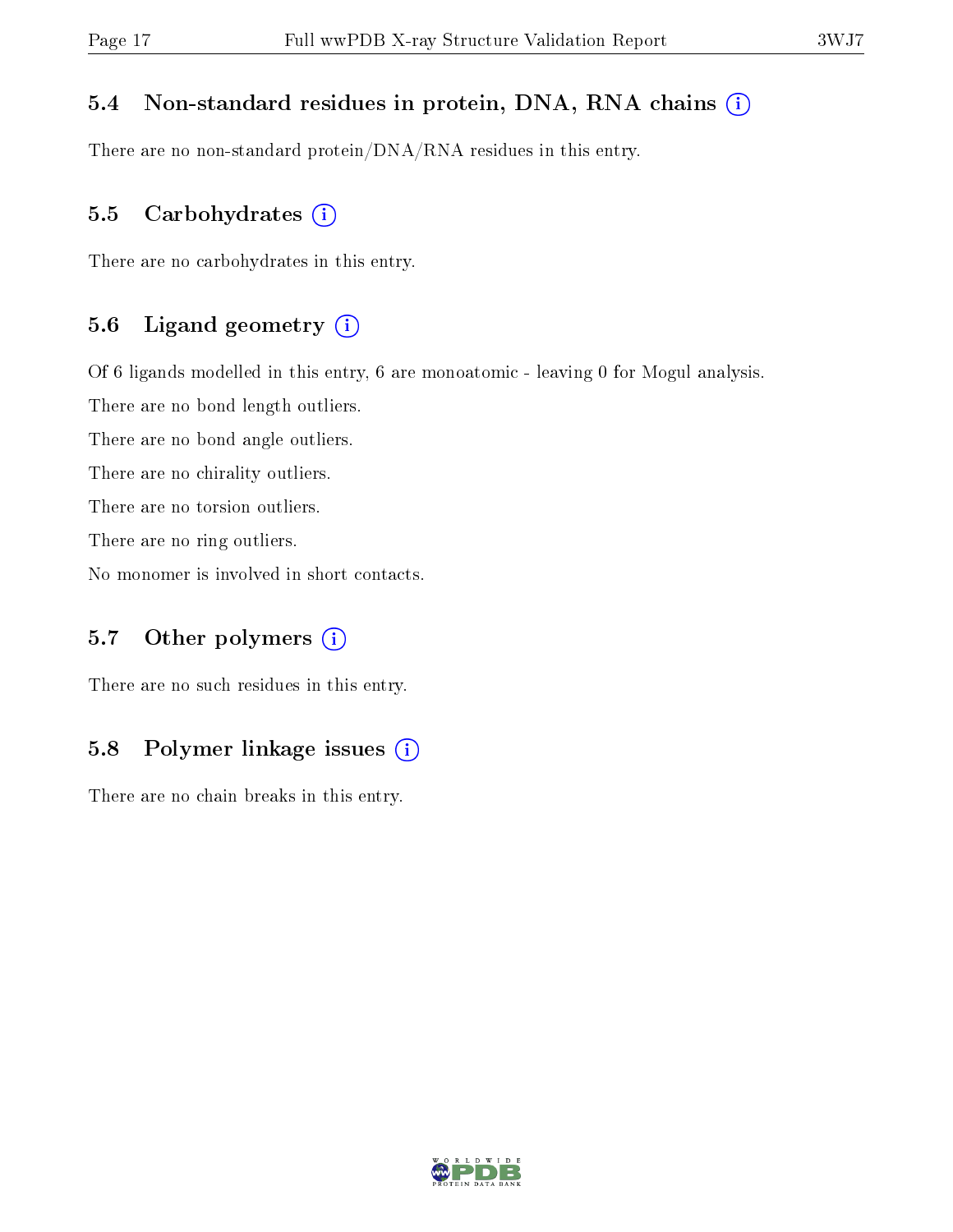## 6 Fit of model and data  $(i)$

### 6.1 Protein, DNA and RNA chains  $(i)$

In the following table, the column labelled  $#RSRZ> 2'$  contains the number (and percentage) of RSRZ outliers, followed by percent RSRZ outliers for the chain as percentile scores relative to all X-ray entries and entries of similar resolution. The OWAB column contains the minimum, median,  $95<sup>th</sup>$  percentile and maximum values of the occupancy-weighted average B-factor per residue. The column labelled ' $Q< 0.9$ ' lists the number of (and percentage) of residues with an average occupancy less than 0.9.

| Mol | Chain         | Analysed         | ${ <\hspace{-1.5pt}{\mathrm{RSRZ}} \hspace{-1.5pt}>}$ | $\rm \#RSRZ{>}2$                  | $OWAB(A^2)$     | $Q<$ 0.9 |
|-----|---------------|------------------|-------------------------------------------------------|-----------------------------------|-----------------|----------|
|     |               | $330/342(96\%)$  | $-0.34$                                               | $1(0\%)$ 94 93                    | 29, 48, 83, 105 |          |
|     | B             | $330/342(96\%)$  | $-0.22$                                               | $3(0\%)$<br>84<br> 82             | 27, 46, 87, 114 |          |
|     | $\mathcal{C}$ | $330/342(96\%)$  | $-0.14$                                               | $5(1\%)$<br>73 <sup>1</sup><br>70 | 30, 57, 93, 118 |          |
| All | All           | $990/1026(96\%)$ | $-0.23$                                               | 82 <br>$9(0\%)$<br>84             | 27, 50, 89, 118 |          |

All (9) RSRZ outliers are listed below:

| Mol | ${\rm Chain}$ | Res<br>Type |             | <b>RSRZ</b> |
|-----|---------------|-------------|-------------|-------------|
| 1   | А             | 54          | <b>ASN</b>  | 3.3         |
|     | C             | 59          | VAL         | 3.1         |
| 1   | В             | 86          | $\rm{ARG}$  | 2.6         |
| 1   | С             | 51          | ALA         | 2.6         |
| 1   | C             | 50          | ILE         | 2.5         |
| 1   | R             | 59          | VAL         | 2.4         |
| 1   | C             | 11          | ${\rm ASP}$ | 2.3         |
| 1   | С             | $10\,$      | <b>ASN</b>  | 2.3         |
|     |               | 339         | <b>LYS</b>  | 2.2         |

#### 6.2 Non-standard residues in protein, DNA, RNA chains  $(i)$

There are no non-standard protein/DNA/RNA residues in this entry.

#### 6.3 Carbohydrates  $(i)$

There are no carbohydrates in this entry.